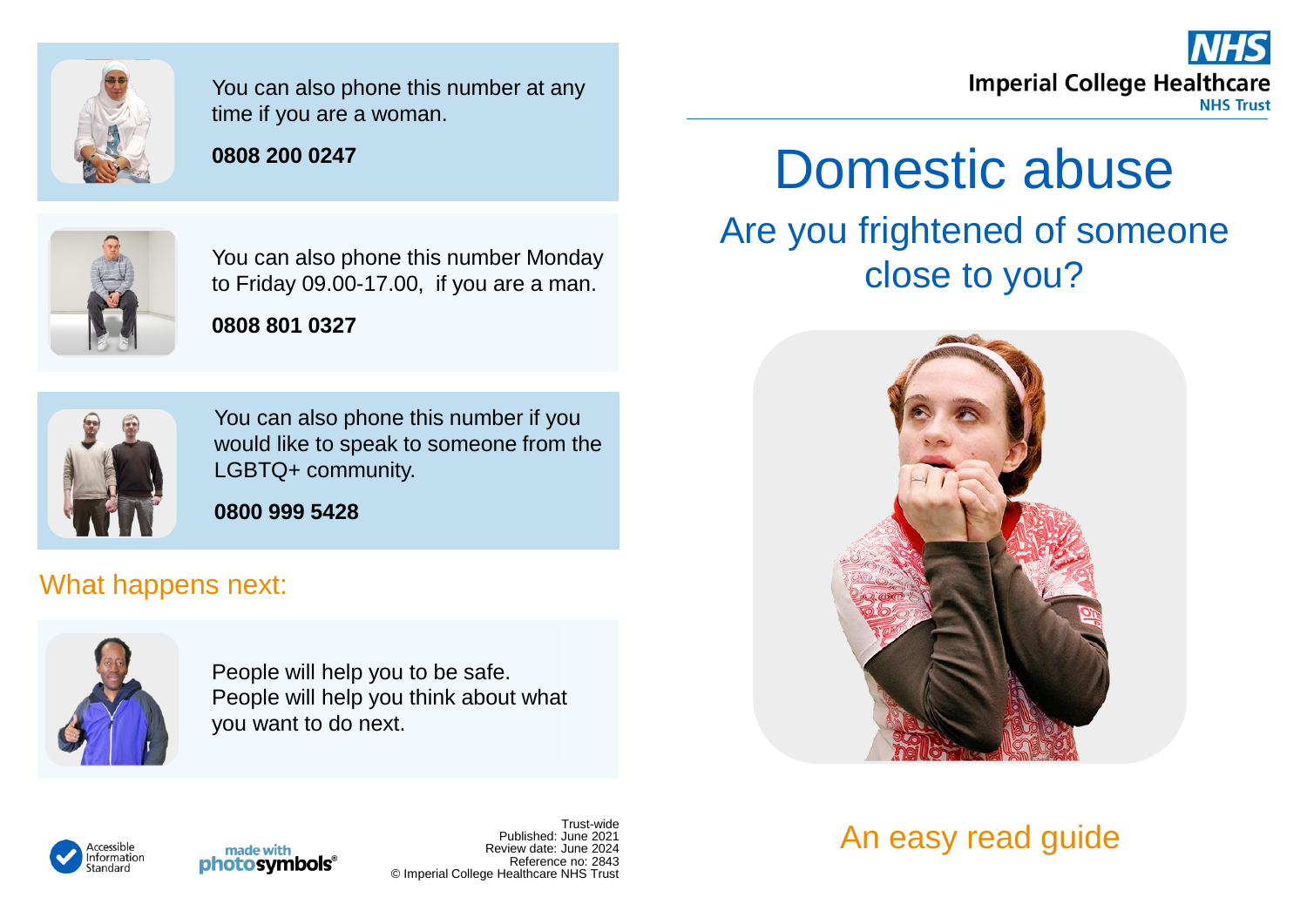

Domestic abuse is when your partner, ex-partner, family member or carer is abusing or controlling you.



**What to do:**





Domestic abuse can make you feel frightened of people who are close to you.

Speak to a member of staff, such as a doctor or a nurse. You can trust them.





It can happen anywhere. At home, at work, in hospital, online.

Domestic abuse and controlling behaviour has many forms.

They will listen to you. They will believe you.





Some types of domestic abuse:

- physical abuse
- emotional or psychological abuse
- sexual abuse
- financial abuse
- neglect

They will help you, if you want them to.

You will be protected.

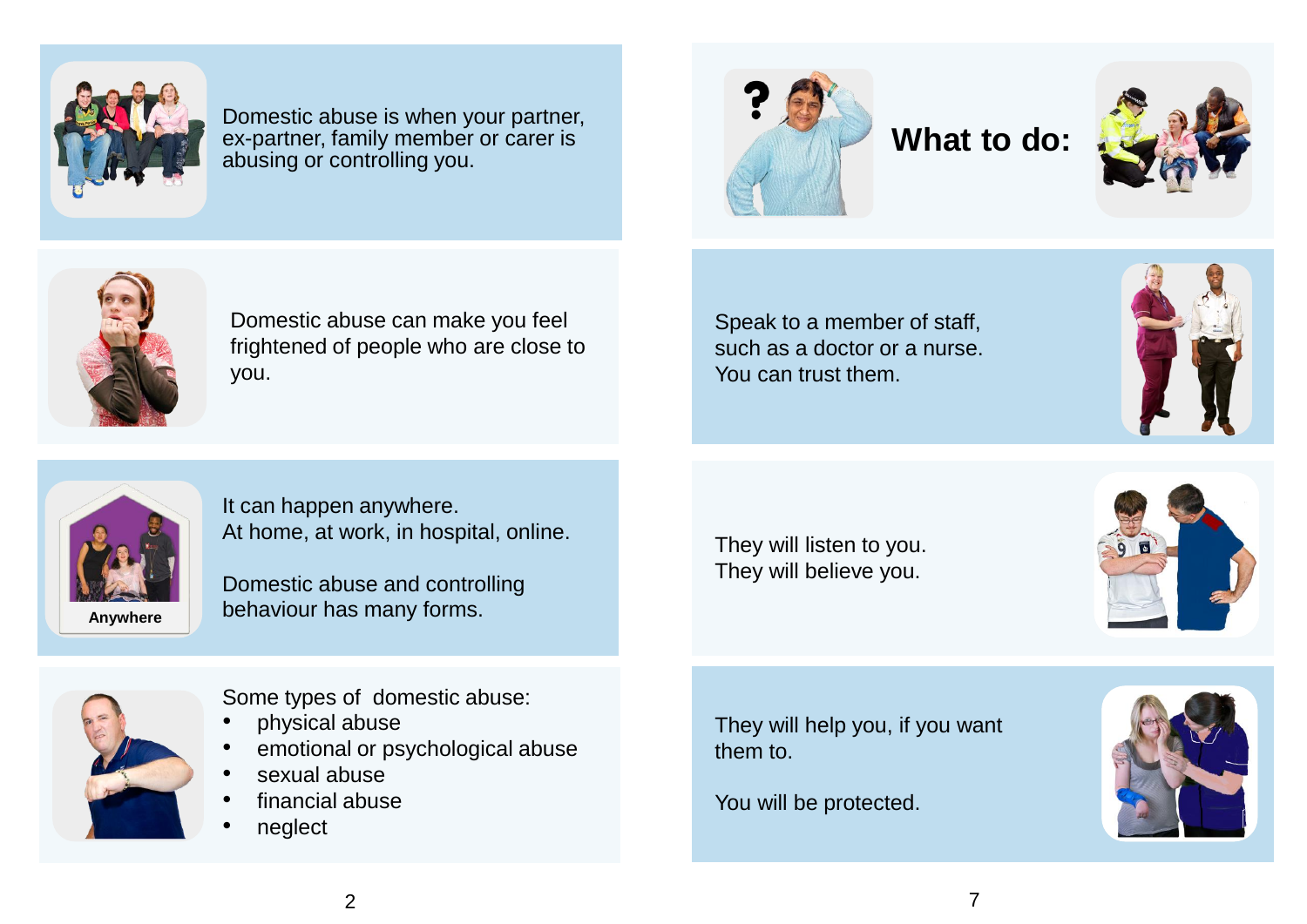

Financial abuse can be making you ask every time you need money or making you explain why you need it. It is not ok.

Physical abuse can be when someone hits or kicks you.

It is not ok.



Financial abuse can be someone taking your money or benefits from you.

It is not ok.

Physical abuse can be when someone throws something at you or burns you or spits at you.

It is not ok.





Neglect can be when your needs are not met. You may be left hungry and thirsty.

It is not ok.

Neglect can be when no one helps you go to the toilet. Or no one helps you keep yourself and your clothes clean.

It is not ok.

Physical abuse can be when someone is violent and hurts you.

It is not ok.



You may have a sore body part, bruise, blood, headache or scars.

It is not ok.